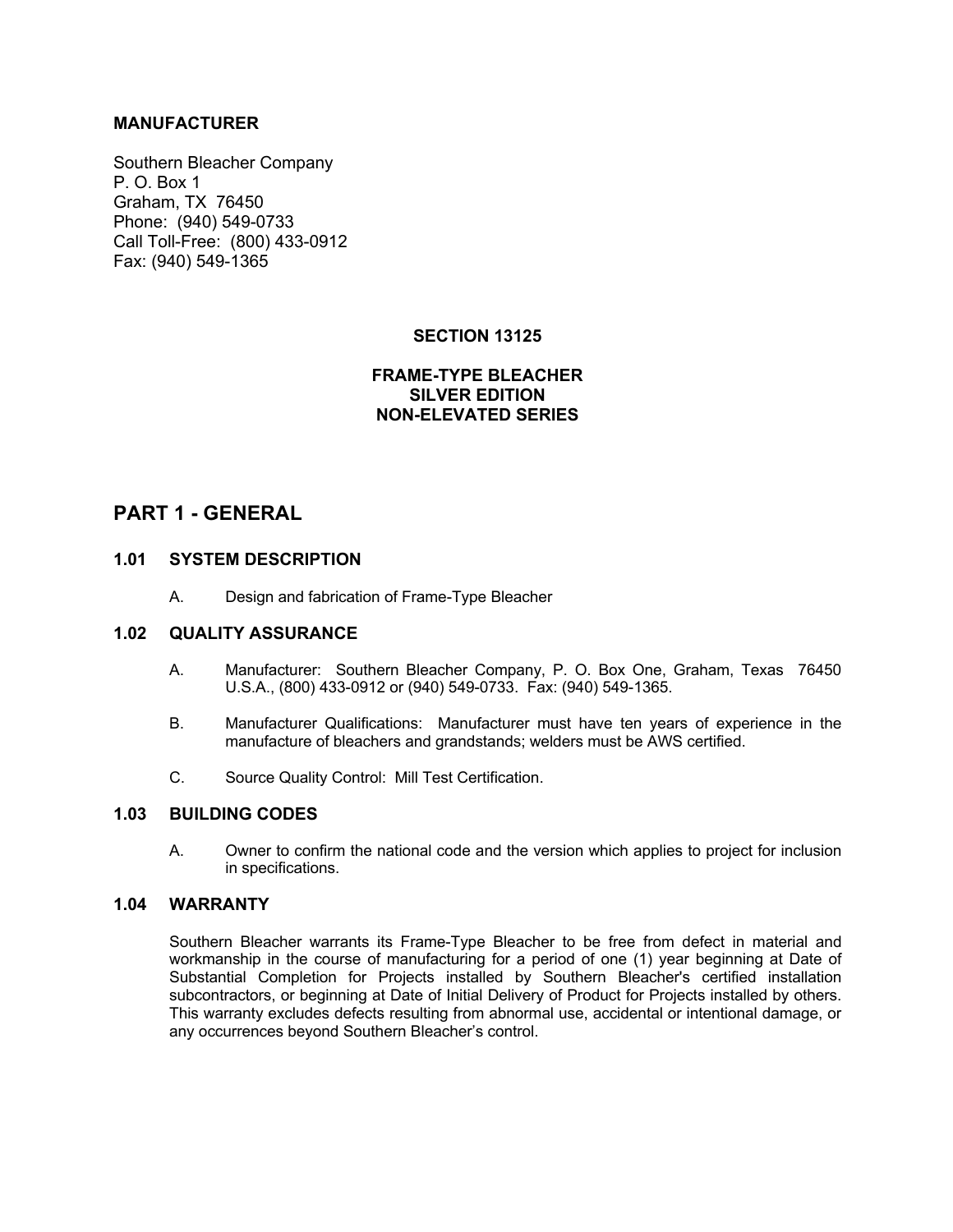# **PART 2 - PRODUCTS**

## **2.01 ACCEPTABLE MANUFACTURER**

A. Southern Bleacher Company

## **2.02 FRAME-TYPE BLEACHERS**

- A. Product Description
	- 1. Silver Edition (5 Row, 10 Row, and 15 Row) Non-Elevated Frame-Type Bleachers:
		- a. Rise and Depth Dimensions: Vertical rise and horizontal depth per row: 8 inches x 24 inches. Seat is 17 inches above its respective tread.
		- b. Framework: Prefabricated angle bleacher frames are spaced at 6-foot (max.) intervals and connected by crossbraces.
		- c. Seats: Nominal  $2 \times 10$  anodized aluminum plank with  $2 \times 10$  anodized end caps.
		- d. Treads: Two nominal 2 x 11 mill aluminum planks with 2 x 11 anodized end caps.
		- e. Risers: Nominal 1 x 6-1/2 anodized aluminum riser plank beginning at Row 2; two 1 x 6-1/2 aluminum riser plank on top row.
		- f. Guardrailing: Two lines of aluminum rail with chain link 42 inches above seat on both sides of bleacher and across back of bleacher.
		- g. Aisle: Aisle to be provided with 34" high handrail and intermediate rail at approximately 22" above tread. Handrails with rounded ends are discontinuous to allow access to seating through a 24" wide space. Aluminum tread nosing of contrasting color on aisle steps.
	- 2. Wheelchair Area:
		- a. Wheelchair area to be 5' 6" wide for two wheelchairs (33" each) and 36" for single.
- B. Materials/Finishes
	- 1. Framework:
		- a. Galvanized Steel: Structural fabrication with ASTM-A529 steel. Shop connections are seal welded. After fabrication, all steel is hot-dipped galvanized to ASTM-A123 specification.
	- 2. Extruded Aluminum:
		- a. Seat Planks, Riser Planks, Step Risers: Extruded aluminum alloy 6063- T6, clear anodized 204R1, AA-M10C22A31, Class II, and a wall thickness of .094".
		- b. Tread Planks: Extruded aluminum alloy 6063-T6, mill finish and wall thickness of .094".
	- 3. Accessories:
		- a. Channel End Caps: Aluminum alloy 6063-T6, clear anodized 204R1, AA-M10C22A31, Class II.
		- b. Hardware:
			- (1) Bolts, Nuts: Galvanized or plated.
			- (2) Hold-Down Clip Assembly: Aluminum alloy 6061-T6.
		- c. Guardrailing: Anodized aluminum rail 1-5/8" O.D. with galvanized chain link.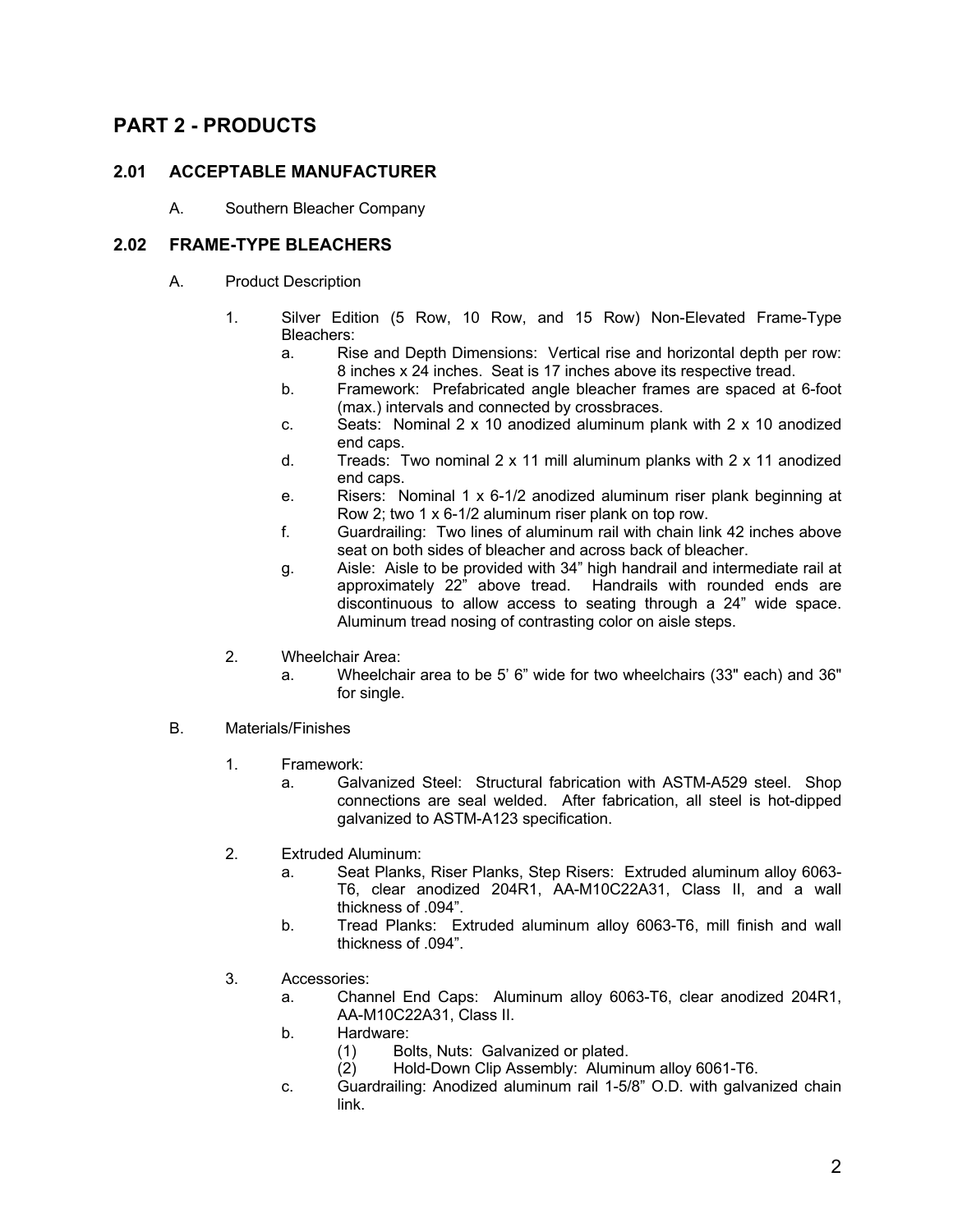- d. Crossbraces: Extruded aluminum angle alloy 6061-T6, mill finish.
- e. Aisle Nose: Aluminum alloy, 6063-T6, black powder-coat finish.

#### C. Manufactured Units:

- 5 Row Models w/Wheelchair Areas: 2 Line Chain link from Row 1 to Top
	- (2) 2 x 11 Tread Planks on All Rows
	- 1 x 6-1/2 Riser Beginning @ Row 2, (2) 1 x
	- 6-1/2 Riser on Top Row
	- Aisle(s) as Required
	- Wheelchair Seating Area(s) as Noted

| 1. | Model 521 (5 row x 21', 46 net seats, 2 wheelchair seat areas)        | <b>Quantity of Units</b> |
|----|-----------------------------------------------------------------------|--------------------------|
| 2. | Model 527 (5 row x 27', 58 net seats, 4 wheelchair seat areas)        | <b>Quantity of Units</b> |
| 3. | Model 533 (5 row x 33', 78 net seats, 4 wheelchair seat areas)        | <b>Quantity of Units</b> |
| 4. | Model 539 (5 row x 39', 98 net seats, 4 wheelchair seat areas)        | <b>Quantity of Units</b> |
| 5. | Model 545 (5 row x 45', 100 net seats, 5 wheelchair seat areas)       | <b>Quantity of Units</b> |
| 6. | Model 551 (5 row x 51', 122 net seats, 5 wheelchair seat areas)       | <b>Quantity of Units</b> |
| 7. | Model 557 (5 row x 57', 140 net seats, 5 wheelchair seat areas)       | <b>Quantity of Units</b> |
| 8. | Model 563 (5 row x 63', 162 net seats, 5 wheelchair seat areas)       | <b>Quantity of Units</b> |
| 9. | Model 569 (5 row x 69', 180 net seats, 5 wheelchair seat areas)       | <b>Quantity of Units</b> |
|    | 10. Model 573 (5 row x 73', 174 net seats, 5 wheelchair seat areas)   | <b>Quantity of Units</b> |
|    | 11. Model 575 (5 row x 75', 192 net seats, 5 wheelchair seat areas)   | <b>Quantity of Units</b> |
|    | 12. Model 581 (5 row x 81', 206 net seats, 5 wheelchair seat areas)   | <b>Quantity of Units</b> |
|    | 13. Model 587 (5 row x 87', 214 net seats, 5 wheelchair seat areas)   | <b>Quantity of Units</b> |
|    | 14. Model 593 (5 row x 93', 228 net seats, 6 wheelchair seat areas)   | <b>Quantity of Units</b> |
|    | 15. Model 599 (5 row x 99', 254 net seats, 5 wheelchair seat areas)   | <b>Quantity of Units</b> |
|    | 16. Model 5105 (5 row x 105', 268 net seats, 6 wheelchair seat areas) | <b>Quantity of Units</b> |
|    | 17. Model 5111 (5 row x 111', 288 net seats, 6 wheelchair seat areas) | <b>Quantity of Units</b> |
|    | 18. Model 5117 (5 row x 117', 296 net seats, 6 wheelchair seat areas) | <b>Quantity of Units</b> |
|    | 19. Model 5123 (5 row x 123', 328 net seats, 6 wheelchair seat areas) | <b>Quantity of Units</b> |
|    | 20. Model 5129 (5 row x 129', 348 net seats, 6 wheelchair seat areas) | <b>Quantity of Units</b> |

10 Row Models w/Wheelchair Areas: - 2 Line Chain link from Row 1 to Top

- 
- (2) 2 x 11 Tread Planks on All Rows
- 1 x 6-1/2 Riser Beginning @ Row 2, (2) 1 x
- 6-1/2 Riser on Top Row
- Aisle(s) as Required
- Wheelchair Seating Area(s) as Noted

| 21. Model 1045 (10 row x 45', 215 net seats, 5 wheelchair seat areas) |  |  |  |  |  |  | <b>Quantity of Units</b>                                                                  |  |
|-----------------------------------------------------------------------|--|--|--|--|--|--|-------------------------------------------------------------------------------------------|--|
| 22. Model 1051 (10 row x 51', 257 net seats, 5 wheelchair seat areas) |  |  |  |  |  |  | <b>Quantity of Units</b>                                                                  |  |
| 23. Model 1057 (10 row x 57', 295 net seats, 5 wheelchair seat areas) |  |  |  |  |  |  | <b>Quantity of Units</b>                                                                  |  |
| 24. Model 1063 (10 row x 63', 333 net seats, 6 wheelchair seat areas) |  |  |  |  |  |  | <b>Quantity of Units</b>                                                                  |  |
| 25. Model 1069 (10 row x 69', 371 net seats, 6 wheelchair seat areas) |  |  |  |  |  |  | <b>Quantity of Units</b>                                                                  |  |
| 26. Model 1073 (10 row x 73', 358 net seats, 6 wheelchair seat areas) |  |  |  |  |  |  | <b>Quantity of Units</b>                                                                  |  |
| 27. Model 1075 (10 row x 75', 396 net seats, 6 wheelchair seat areas) |  |  |  |  |  |  | <b>Quantity of Units</b>                                                                  |  |
| 28. Model 1081 (10 row x 81', 422 net seats, 6 wheelchair seat areas) |  |  |  |  |  |  | <b>Quantity of Units</b>                                                                  |  |
| 29. Model 1087 (10 row x 87', 435 net seats, 6 wheelchair seat areas) |  |  |  |  |  |  | <b>Quantity of Units</b>                                                                  |  |
| 30. Model 1093 (10 row x 93', 473 net seats, 6 wheelchair seat areas) |  |  |  |  |  |  | <b>Quantity of Units</b>                                                                  |  |
| 31. Model 1099 (10 row x 99', 515 net seats, 6 wheelchair seat areas) |  |  |  |  |  |  | <b>Quantity of Units</b>                                                                  |  |
|                                                                       |  |  |  |  |  |  | 32. Model 10105 (10 row x 105', 553 net seats, 6 wheelchair seat areas) Quantity of Units |  |
|                                                                       |  |  |  |  |  |  | 33. Model 10111 (10 row x 111', 593 net seats, 6 wheelchair seat areas) Quantity of Units |  |
|                                                                       |  |  |  |  |  |  | 34. Model 10117 (10 row x 117', 596 net seats, 8 wheelchair seat areas) Quantity of Units |  |
|                                                                       |  |  |  |  |  |  | 35. Model 10123 (10 row x 123', 669 net seats, 7 wheelchair seat areas) Quantity of Units |  |
|                                                                       |  |  |  |  |  |  | 36. Model 10129 (10 row x 129' 705 net seats, 8 wheelchair seat areas) Quantity of Units  |  |